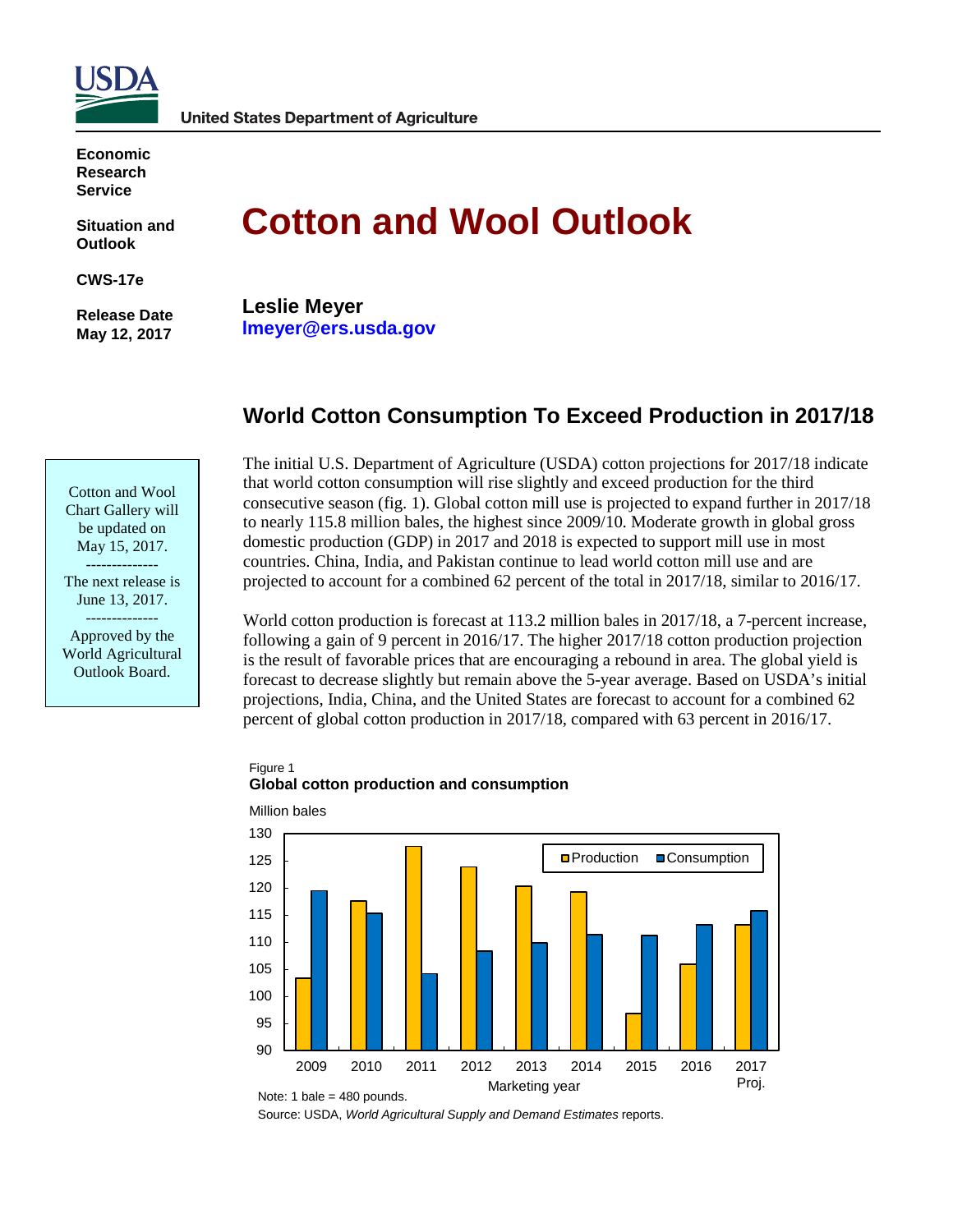## *U.S. Cotton Production Projected To Increase in 2017*

According to USDA's initial projection for the 2017 crop, U.S. cotton production is forecast at 19.2 million bales, nearly 12 percent above the final 2016 estimate. Based on the *Prospective Plantings* report, 2017 cotton area is estimated at 12.23 million acres, nearly 2.2 million acres above 2016. The increased planted acreage expectation is largely the result of higher relative prices that favor cotton over competing crops.

Area for both upland and extra-long staple (ELS) cotton is forecast to expand in 2017. For the upcoming season, upland acreage is projected higher in each of the Cotton Belt regions. Based on *Prospective Plantings*, the Southwest upland area is estimated at 7.4 million acres, above 2016's 6.0 million acres and the second highest since the early 1980s (fig. 2). The Southwest is forecast to account for 62 percent of the upland area in 2017, slightly above last season's 61 percent. Cotton acreage in the Southeast is expected to approach 2.5 million acres in 2017, nearly 14 percent above last season but equal to the 5-year average. However, the Southeast is forecast to account for only about 21 percent of the upland acreage in 2017, the smallest since a similar share occurred in 2008.

In the Delta, 2017 cotton area is forecast to increase for the second consecutive season to 1.8 million acres as acreage returns to near the 10-year average. The Delta is expected to account for 15 percent of the U.S. upland acreage in 2017, similar to the previous season. In the West, improved irrigation supplies for the 2017 spring-planted crops—in addition to favorable prices—are expected to boost cotton area there. Upland cotton in the West, at 285,000 acres, would be the highest in four seasons and would have a 2.5-percent share—equal to the 5-year average—of the total U.S. acreage in 2017. ELS cotton remains concentrated in the West, where over 90 percent of the 232,000-acre total is expected to be planted in 2017. California continues as the dominant ELS-producing State, contributing 190,000 acres of the total.

Figure 2



#### U.S. upland cotton planted area, by region

Source: USDA, Crop Production and Prospective Plantings reports.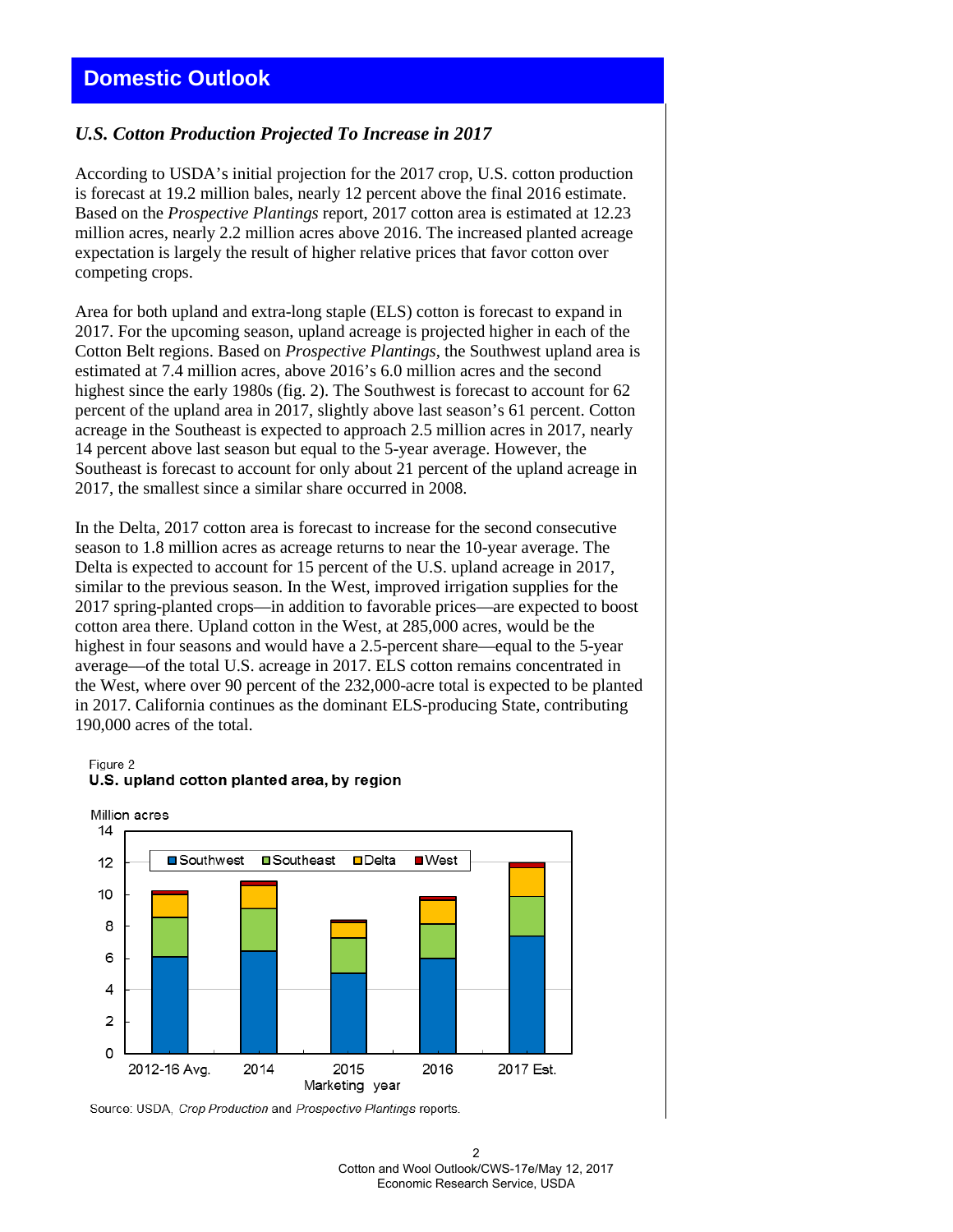As of early May, moisture conditions across the Cotton Belt are more favorable this season, although parts of the Southeast have experienced some dry conditions. Weather conditions will continue to influence cotton plantings, crop progress, and production. As of May 7, 21 percent of the U.S. cotton area had been planted, which is below last year and the 2012-16 average of 25 percent. Several States have considerable variations from their 5-year averages, however. While Arkansas, California, Tennessee, and Missouri have planted at a slower pace this season, the planting pace in Oklahoma and Louisiana is ahead of the 5-year average.

U.S. cotton harvested area for 2017 is projected at nearly 11.4 million acres, 20 percent above the 2016 estimate of 9.5 million acres. The preliminary 2017 forecast is based on the 2007-16 crop average abandonment, weighted by region; however, due to the favorable moisture conditions in the Southwest this spring, the region's abandonment is estimated well below average at 10 percent. Overall, the U.S. abandonment rate is projected at 7 percent, compared with 2016's rate of about 6 percent. The national yield is projected at 810 pounds per harvested acre and is based on the 2012-16 crop average yields, weighted by region. The initial U.S. yield estimate is below last season's final estimate due to the proportionally larger increase in lower-yielding Southwest acreage in 2017.

# *Cotton Demand To Decrease Slightly in 2017/18*

U.S. cotton demand (mill use plus exports) in 2017/18 is forecast 2 percent lower at 17.4 million bales, as reduced exports account for the decline. In 2016/17, the largest U.S. cotton supply since 2010/11 and the high quality crop sought by foreign mills boosted demand for U.S. cotton to its highest level in 6 years. For 2017/18, U.S. exports account for the majority of U.S. cotton demand—80 percent—but, at 14.0 million bales, U.S. exports are forecast 500,000 bales below the 2016/17 estimate. With increased competition and a global cotton trade projected to rise slightly in 2017/18, the U.S. share of world trade is expected to decline. In 2017/18, the U.S. share of global trade is projected at 37 percent, down from 39 percent estimated for 2016/17, but still one of the highest since 2010/11. U.S. cotton mill use for 2017/18 is estimated above 2016/17 at 3.4 million bales, supported by demand for U.S. cotton textile product exports.

With U.S. cotton production expected to exceed demand in 2017/18, ending stocks are projected to increase from the current season. Cotton stocks are forecast at 5.0 million bales on July 31, 2018, the highest since 2008/09. However, the 2017/18 stocks-to-use ratio (29 percent) is forecast between last season's 18 percent and 2015/16's 30 percent. Based on these initial supply and demand projections, the 2017/18 U.S. upland farm price is expected to range between 54 cents and 74 cents per pound. At the midpoint of the range, the farm price would be 5 cents below the 2016/17 estimate of 69 cents per pound.

# *2016/17 Estimates Revised in May*

U.S. cotton production for 2016/17 was revised in May as USDA, National Agricultural Statistics Service released its final cotton production estimates (table 10). Modest adjustments were made to area, yield, and production. The U.S. cotton crop for 2016/17 was finalized at 17.17 million bales, with a national average yield of 867 pounds per harvested acre; both production and yield were at their highest levels since 2012/13.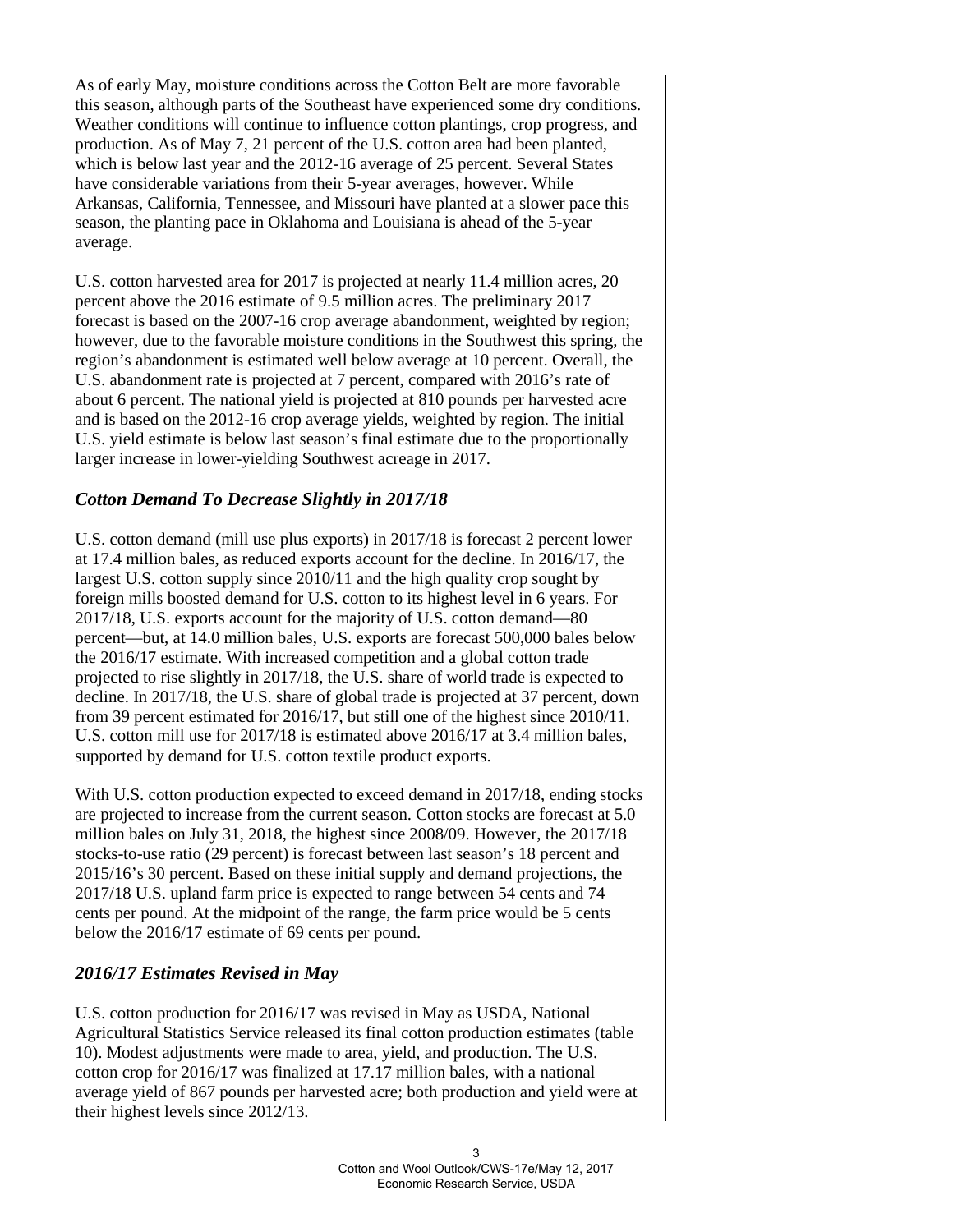On the demand side, U.S. exports were increased 500,000 bales in May to 14.5 million bales. Despite relatively high cotton prices, continued strong sales and shipments have boosted the U.S. export forecast considerably over the last several months. At the end of April, U.S. cotton export commitments had reached 14.4 million bales, with shipments surpassing 10.5 million bales (fig. 3). Based on the latest estimates for 2016/17, U.S. ending stocks are forecast at 3.2 million bales, the lowest stocks and stocks-to-use ratio since 2013/14.





Sources: USDA, World Agricultural Supply and Demand Estimates and U.S. Export Sales reports.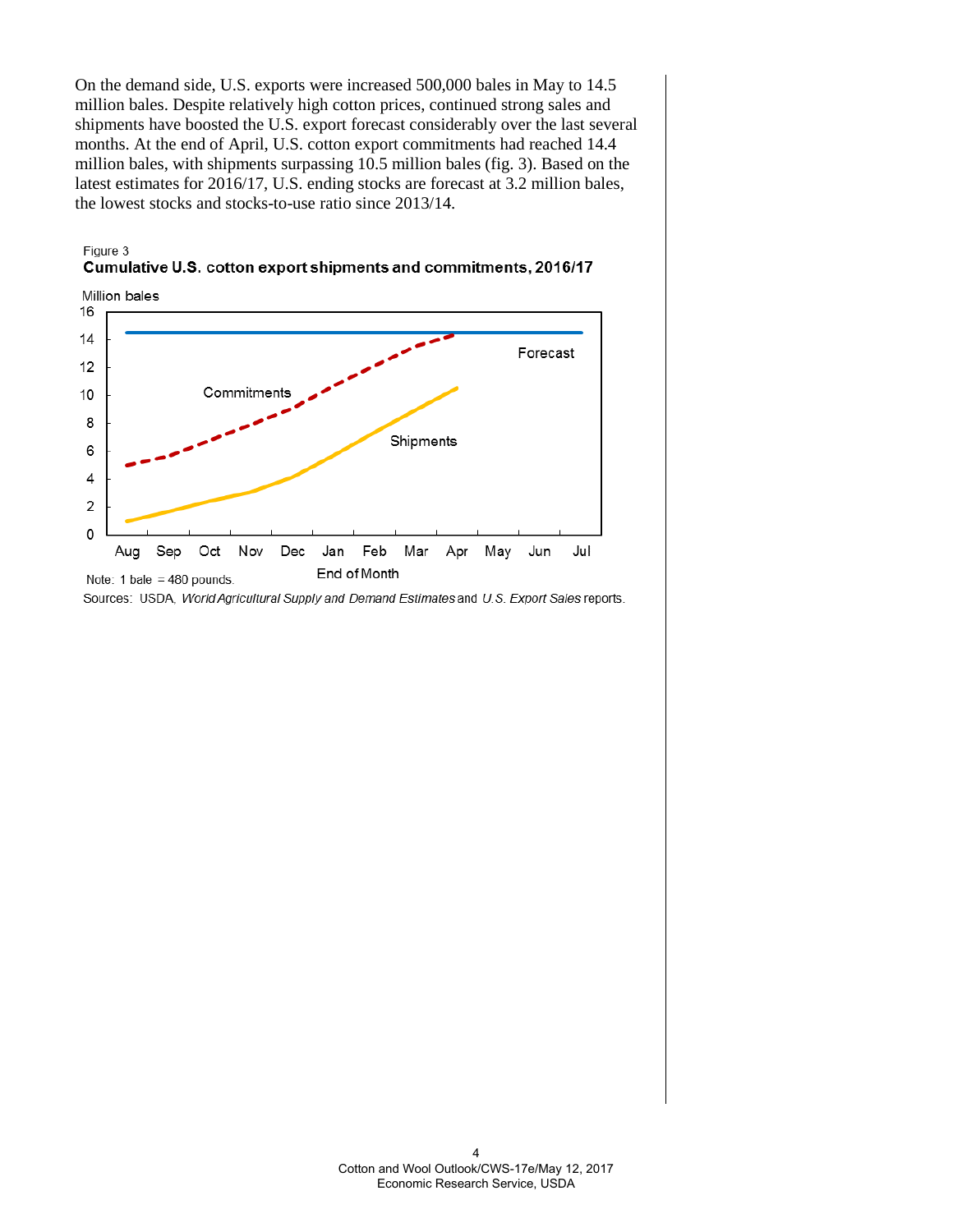# *Global Cotton Production To Increase in 2017/18*

USDA's initial projection for the 2017/18 world cotton crop is 113.2 million bales, 7 percent (7.3 million bales) above the 2016/17 estimate. A rebound in global area devoted to cotton accounts for the higher 2017/18 production as a small reduction in the world yield is foreseen. Global area is forecast at 31.8 million hectares (78.5 million acres), the highest in 3 years, as most major producing countries are expected to increase cotton area. The global yield is projected to decrease slightly from 2016/17's 3-year high to 776 kilograms per hectare (692 pounds per harvested acre).

India is forecast to remain the leading cotton producer in 2017/18, accounting for 28.0 million bales of production, or 25 percent of the world total. India's output is projected nearly 6 percent above the 2016/17 crop, as area there is expected to increase nearly 10 percent due to higher cotton prices relative to competing crop prices. Limiting the production increase is a projected yield that is below 2016/17 but still near the 5-year average.

China is forecast to produce 23.5 million bales of cotton in 2017/18, 3 percent above the previous season and the largest crop in 3 years. Area is expected to rise from 2016/17 to 3.0 million hectares, but will remain relatively low because Government policies have reduced support for cotton farmers while production costs remain high. With area concentrated in the high-yielding Xinjiang region, the 2017/18 national yield is forecast near 2016/17's record yield of 1,708 kilograms per hectare.

Cotton production in Pakistan, Brazil, and Australia is also forecast to increase in 2017/18. In Pakistan, higher area and an above-average yield are expected to push the crop 10 percent higher to 8.5 million bales, the largest in 3 years. For Brazil, increased area is nearly offset by a lower yield, resulting in a crop that is expected to expand 3 percent and equal the 2014/15 production. In Australia, production is projected to increase 9 percent in 2017/18 despite a considerable anticipated area reduction; most of the area decline is expected in dryland planting. As a result, the larger share of the Australian crop under irrigation will boost the national yield forecast some 40 percent in 2017/18.

# *World Cotton Consumption To Expand Further in 2017/18*

Global cotton consumption is forecast at nearly 115.8 million bales with USDA's initial 2017/18 projection, 2.3 percent (nearly 2.6 million bales) above the 2016/17 estimate. The increase reflects anticipated growth in the world economy. Cotton mill use is led by China and India, with a combined 2017/18 consumption projected at 61.5 million bales, or 53 percent of the global total; cotton mill use is forecast to grow slightly above 1 percent in each country. In China, cotton consumption is forecast to reach 37.5 million bales in 2017/18, the largest since 2011/12, as local textile mills continue to gain access to raw cotton supplies from the national reserve. China's mill use in 2017/18 is likely to be further supported by a slower pace of cotton yarn imports than seen in recent years.

India's cotton consumption in 2017/18 is projected to rebound by 250,000 bales to 24.0 million bales, similar to the average over the last several seasons. Further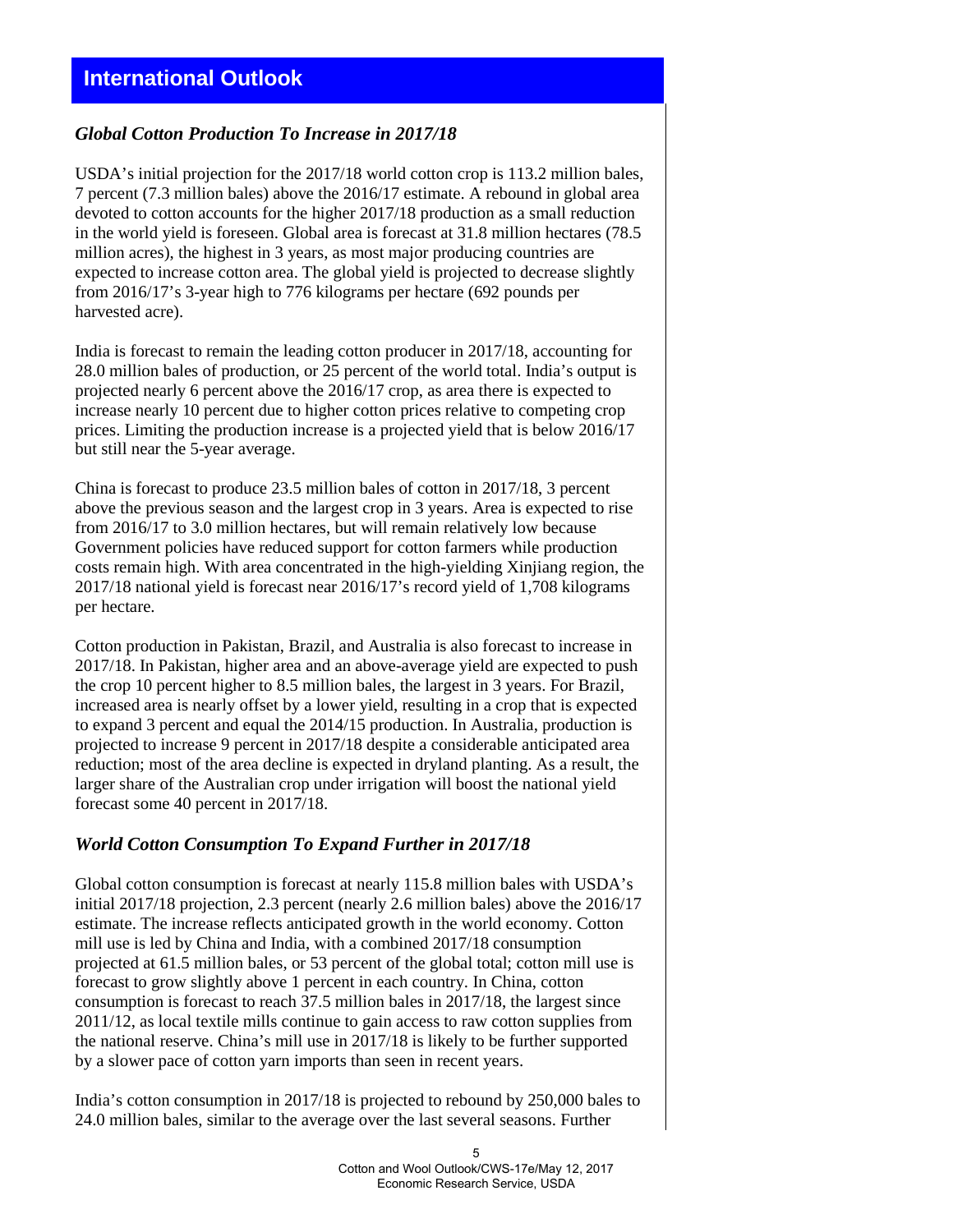expansion is probably limited, particularly as cotton yarn exports to China are likely to fall. In Pakistan, cotton mill use is forecast at 10.4 million bales in 2017/18, slightly above a year ago. Mill use in Bangladesh and Turkey are expected to see growth rates of 6 percent and 4 percent, respectively, as cotton mill use reaches 6.9 million bales in Bangladesh and nearly 6.6 million bales in Turkey. The largest growth of the major cotton spinners, however, is forecast to occur in Vietnam, where 2017/18 cotton mill use is projected 11 percent higher at 5.9 million bales.

# *World Cotton Trade Higher in 2017/18; Stocks Decrease Further*

Global cotton trade in 2017/18 is forecast at 37.6 million bales, 2 percent above the previous season and the highest in 4 years. Increased trade is largely projected due to expanding consumption in import-oriented consumers such as Bangladesh and Vietnam, where combined imports are expected to increase by more than 1.5 million bales in 2017/18, reaching 7.0 million bales and 6.2 million bales, respectively. For China—forecast to be the third largest importer—cotton imports are projected at 5.0 million bales, or 4 percent above 2016/17.

The initial country projections for global exports indicate increased competition for the United States, as production expands for the major exporting countries. Shipments by the United States are expected to decrease 3 percent (500,000 bales) despite a larger crop in 2017/18. However, cotton exports for other major exporting countries are projected to rise. For India—the second leading exporter cotton exports are forecast at 4.5 million bales, a 7-percent rebound from 2016/17's relatively low level. Larger exportable supplies will also be available in Australia and Brazil in 2017/18, and exports there are forecast at 4.3 million bales (+500,000 bales) and 3.2 million bales (+300,000 bales), respectively.

With world cotton consumption projected to exceed production for the third consecutive season, 2017/18 global ending stocks are forecast to decline about 3 percent from 2016/17. Stocks in 2017/18 are projected at 87.1 million bales, 2.4 million bales below the current season (fig.4). Although China will continue to hold the majority of these stocks, the Government is expected to continue policies that have led to a significant reduction in their stocks in recent years. In 2017/18, stocks in China are forecast to decrease 9 million bales (19 percent) to approximately 39.6 million bales; in 2014/15, China held nearly 67 million bales in stocks. Similarly, China's share of global stocks has fallen recently; at the end of 2013/14, China held nearly 61 percent of global stocks but the share has declined to 54 percent in 2016/17 and is expected to fall further to approximately 45 percent by the end of 2017/18. Meanwhile, stocks in India, Brazil, the United States, and Pakistan are expected to rise in 2017/18 with larger crops forecast.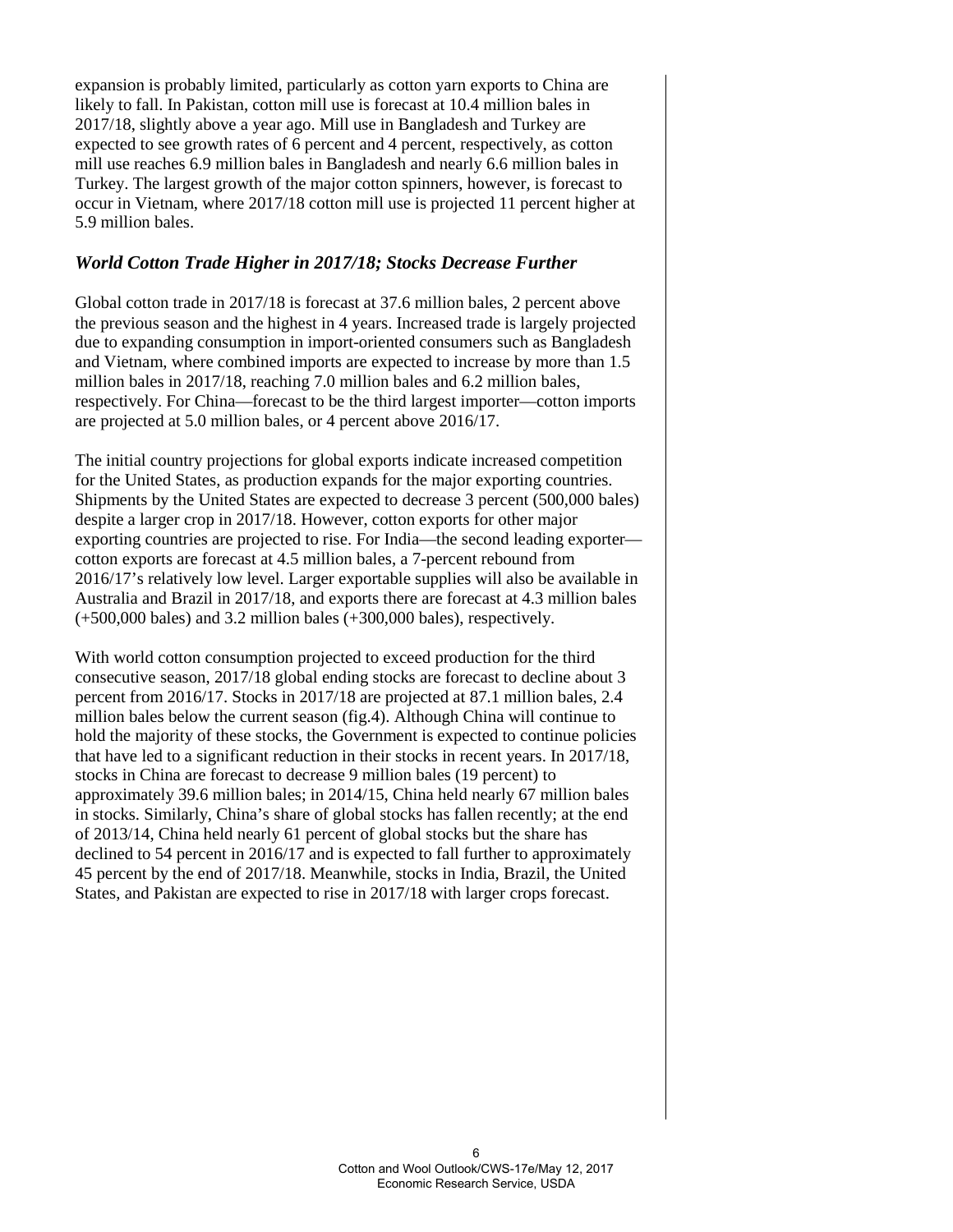#### Figure 4 China's share of global ending stocks



Source: USDA, World Agricultural Supply and Demand Estimates reports.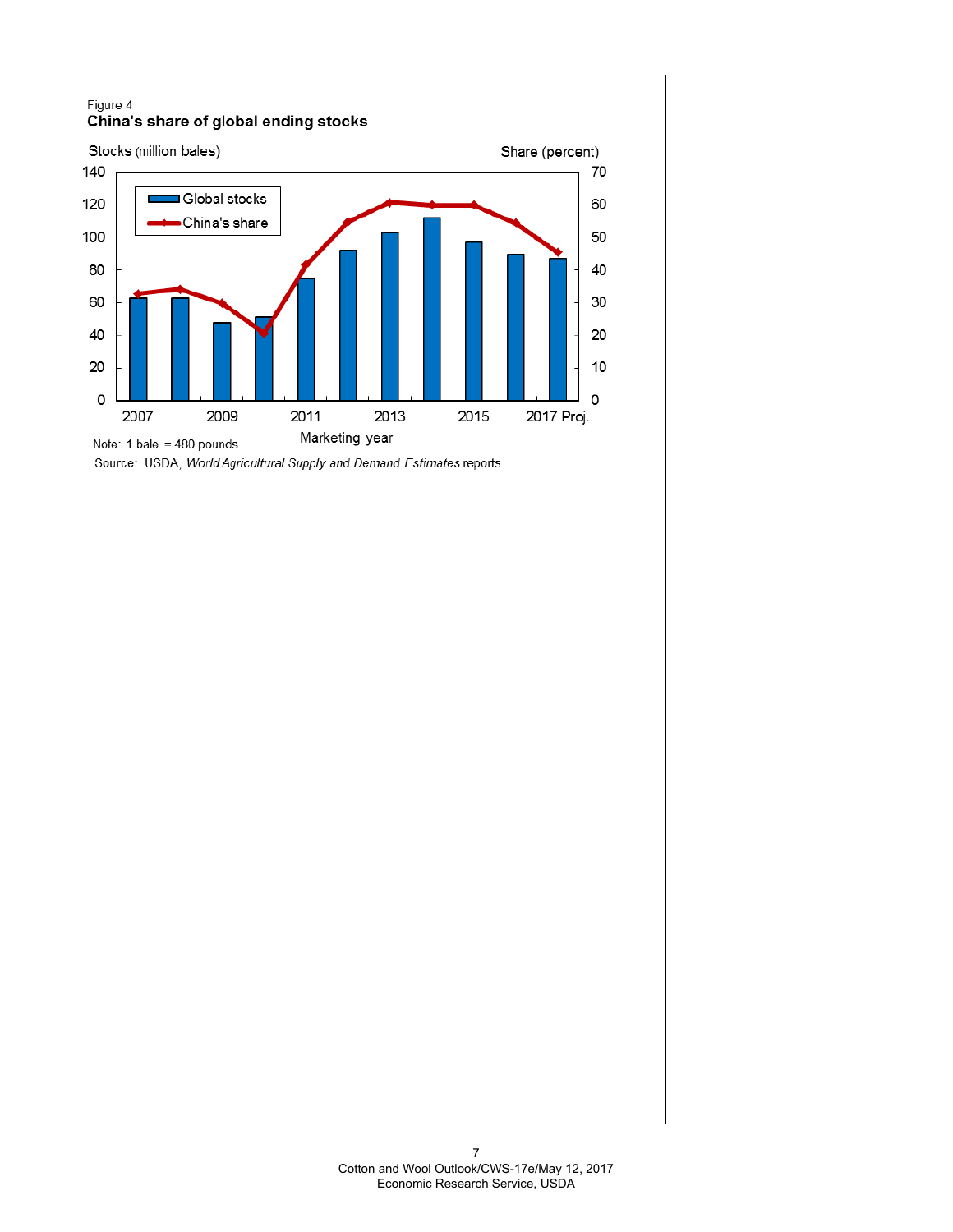# **Contacts and Links**

#### **Contact Information**

Leslie Meyer (202) 694-5307 lmeyer@ers.usda.gov Carolyn Liggon (web publishing) (202) 694-5056 cvliggon@ers.usda.gov

#### **Subscription Information**

Subscribe to ERS e-mail notification service at <http://www.ers.usda.gov/subscribe-to-ers> [-e-newsletters.aspx t](http://www.ers.usda.gov/subscribe-to-ers-e-newsletters.aspx)o receive timely notification of newsletter availability.

## *Data*

Cotton and [Wool Monthly Tables](http://ers.usda.gov/publications/cws-cotton-and-wool-outlook)

[Cotton and Wool Chart](http://www.ers.usda.gov/data-products/cotton-and-%20wool-chart-gallery.aspx#.UguTC6z8J8E) Gallery

## *Related Websites*

<http://usda.mannlib.cornell.edu/MannUsda/viewDocumentInfo.do?documentID=1194>

<http://www.ers.usda.gov/topics/crops/cotton-wool.aspx>

<http://usda.mannlib.cornell.edu/MannUsda/viewDocumentInfo.do?documentID=1281>

The U.S. Department of Agriculture (USDA) prohibits discrimination in all its programs and activities on the basis of race, color, national origin, age, disability, and where applicable, sex, marital status, familial status, parental status, religion, sexual orientation, genetic information, political beliefs, reprisal, or because all or a part of an individual's income is derived from any public assistance program. (Not all prohibited bases apply to all programs.) Persons with disabilities who require alternative means for communication of program information (Braille, large print, audiotape, etc.) should contact USDA's TARGET Center at (202) 720-2600 (voice and TDD). To file a complaint of discrimination, write to USDA, Director, Office of Civil Rights, 1400 Independence Avenue, SW, Washington, DC 20250-9410 or call (800) 795-3272 (voice) or (202) 720-6382 (TDD). USDA is an equal opportunity provider and employer.

#### **E-mail Notification**

Readers of ERS outlook reports have two ways they can receive an e-mail notice about release of reports and associated data.

• Receive timely notification (soon) after the report is posted on the web) via USDA's Economics, Statistics, and Market Information System (which is housed at Cornell University's Mann Library). Go to [http://usda.mannlib.cornell.edu/Mann](http://usda.mannlib.cornell.edu/MannUsda/aboutEmailService.do) [Usda/aboutEmailService.do a](http://usda.mannlib.cornell.edu/MannUsda/aboutEmailService.do)nd follow the instructions to receive e-mail notices about ERS, Agricultural Marketing Service, National Agricultural Statistics Service, and World Agricultural Outlook Board products.

• Receive weekly notification (on Friday afternoon) via the ERS website. Go to [http://www.ers.usda.gov/subscribe](http://www.ers.usda.gov/subscribe-)to-ers-e-newsletters.aspx and follow the instructions to receive notices about ERS outlook reports, Amber Waves magazine, and other reports and data products on specific topics. ERS also offers RSS (really simple syndication) feeds for all ERS products. Go to <http://www.ers.usda.gov/rss/> to get started.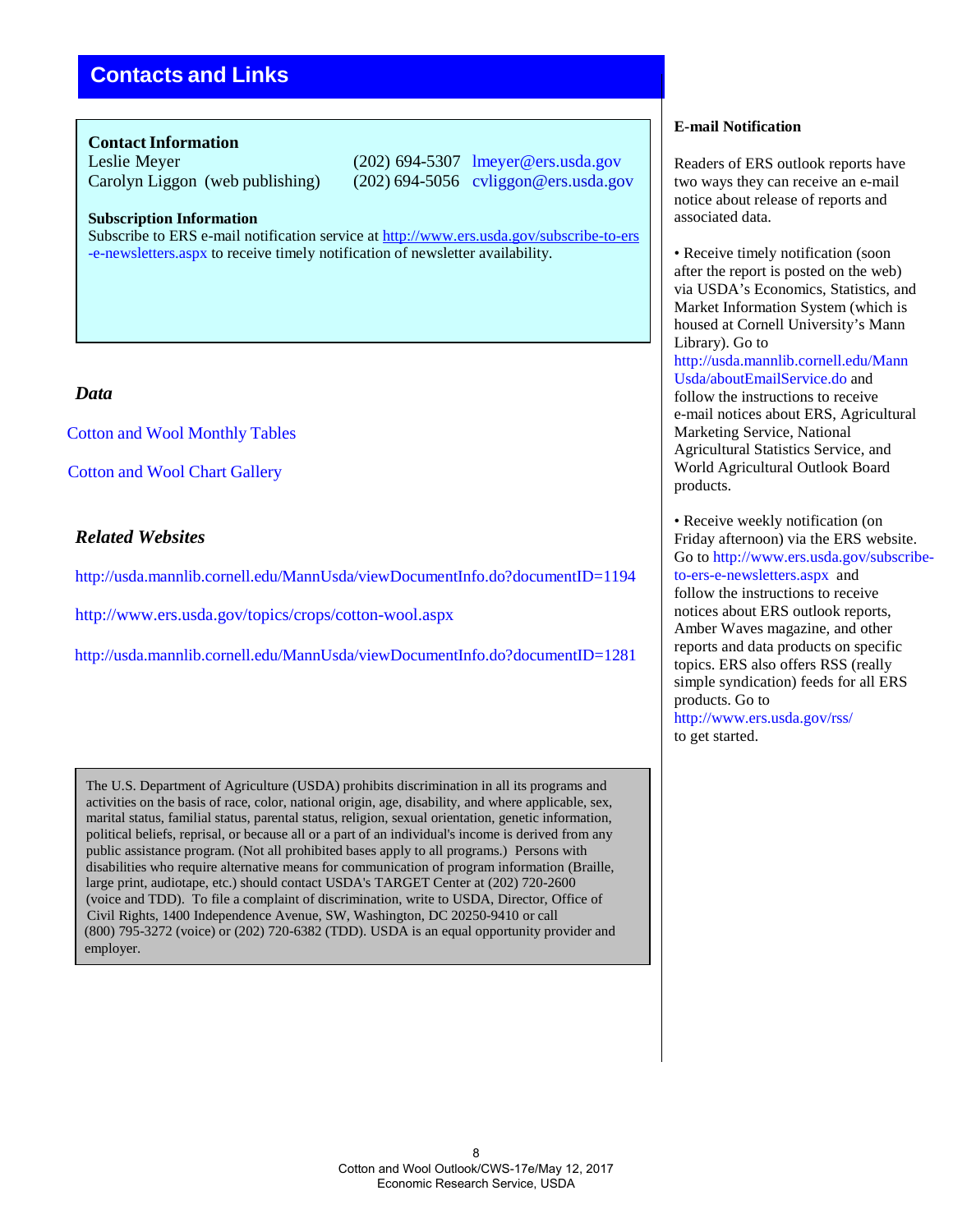|                            |               |        | 2016/17              | 2017/18 |
|----------------------------|---------------|--------|----------------------|---------|
| Item                       | 2015/16       | Apr.   | May                  | May     |
|                            | Million acres |        |                      |         |
| Upland:                    |               |        |                      |         |
| Planted                    | 8.422         | 9.880  | 9.878                | 12.001  |
| Harvested                  | 7.920         | 9.332  | 9.320                | 11.151  |
|                            |               |        | Pounds               |         |
| Yield/harvested acre       | 755           | 857    | 855                  | 796     |
|                            |               |        | <b>Million bales</b> |         |
| Beginning stocks           | 3.391         | 3.664  | 3.664                | 3.128   |
| Production                 | 12.455        | 16.665 | 16.601               | 18.500  |
| Total supply <sup>1</sup>  | 15.876        | 20.339 | 20.273               | 21.638  |
| Mill use                   | 3.425         | 3.275  | 3.275                | 3.375   |
| Exports                    | 8.619         | 13.390 | 13.890               | 13.375  |
| Total use                  | 12.044        | 16.665 | 17.165               | 16.750  |
| Ending stocks <sup>2</sup> | 3.664         | 3.634  | 3.128                | 4.878   |
|                            | Percent       |        |                      |         |
| Stocks-to-use ratio        | 30.4          | 21.8   | 18.2                 | 29.1    |
|                            |               |        | 1,000 acres          |         |
| Extra-long staple:         |               |        |                      |         |
| Planted                    | 158.5         | 194.5  | 194.5                | 232.0   |
| Harvested                  | 154.9         | 189.7  | 187.8                | 229.0   |
|                            |               |        |                      |         |
|                            |               |        | Pounds               |         |
| Yield/harvested acre       | 1,342         | 1,430  | 1,454                | 1,467   |
|                            | 1,000 bales   |        |                      |         |
| Beginning stocks           | 259           | 136    | 136                  | 72      |
| Production                 | 433           | 565    | 569                  | 700     |
| Total supply <sup>1</sup>  | 695           | 701    | 707                  | 772     |
| Mill use                   | 25            | 25     | 25                   | 25      |
| Exports                    | 534           | 610    | 610                  | 625     |
| Total use                  | 559           | 635    | 635                  | 650     |
| Ending stocks <sup>2</sup> | 136           | 66     | 72                   | 122     |
|                            |               |        | Percent              |         |
| Stocks-to-use ratio        | 24.3          | 10.4   | 11.3                 | 18.8    |
|                            |               |        |                      |         |

Table 1--U.S. cotton supply and use estimates

Note: 1 bale = 480 pounds.

<sup>1</sup>Includes imports. <sup>2</sup>Includes unaccounted.

Source: USDA, World Agricultural Outlook Board.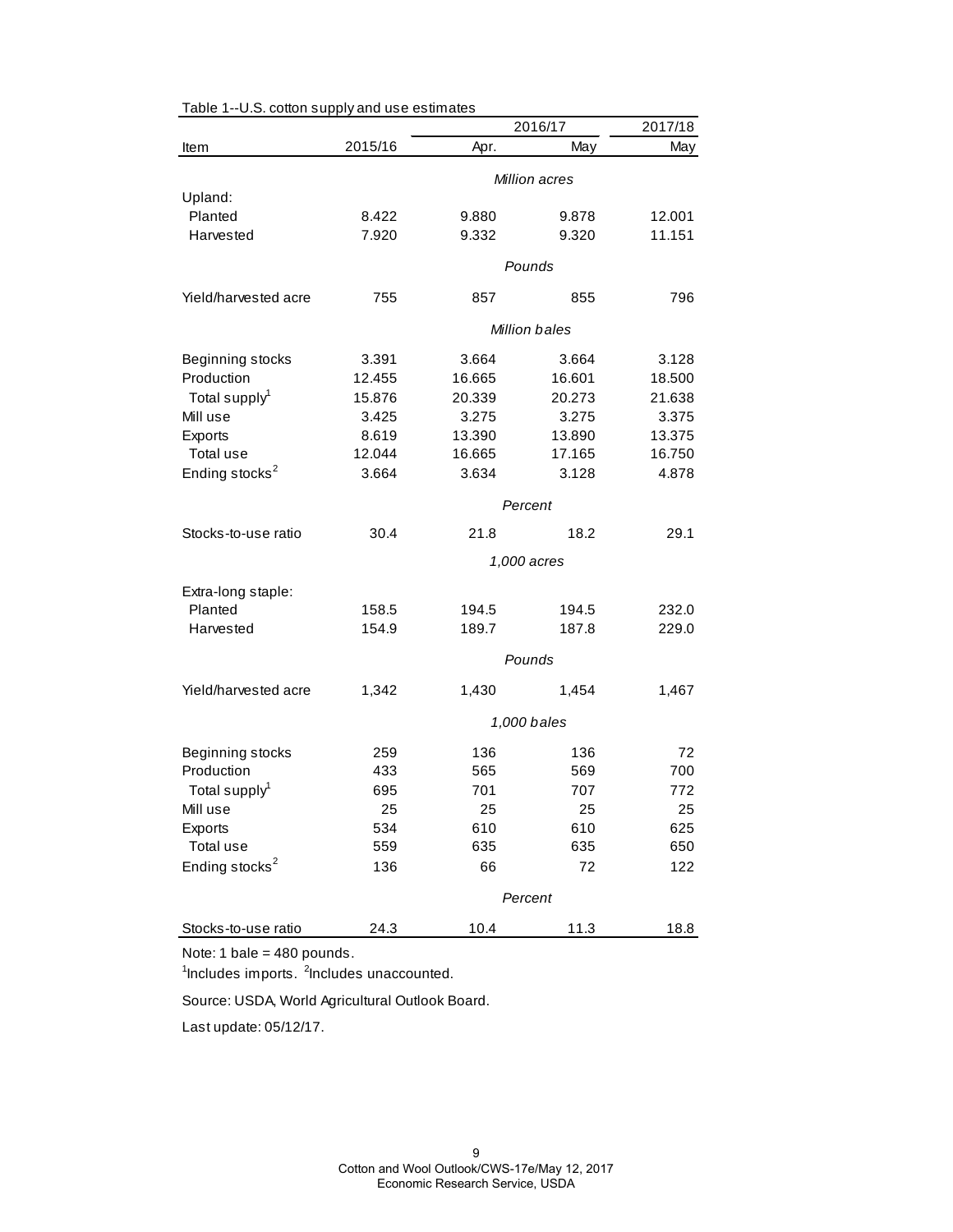|                      |         | 2016/17 | 2017/18       |        |
|----------------------|---------|---------|---------------|--------|
| Item                 | 2015/16 | Apr.    | May           | May    |
|                      |         |         | Million bales |        |
| Supply:              |         |         |               |        |
| Beginning stocks--   |         |         |               |        |
| World                | 111.74  | 97.08   | 97.14         | 89.52  |
| Foreign              | 108.09  | 93.28   | 93.34         | 86.32  |
| Production--         |         |         |               |        |
| World                | 96.76   | 106.30  | 105.88        | 113.22 |
| Foreign              | 83.87   | 89.07   | 88.71         | 94.02  |
| Imports--            |         |         |               |        |
| World                | 35.19   | 36.10   | 36.49         | 37.63  |
| Foreign              | 35.16   | 36.09   | 36.48         | 37.62  |
| Use:                 |         |         |               |        |
| Mill use--           |         |         |               |        |
| World                | 111.22  | 112.59  | 113.20        | 115.75 |
| Foreign              | 107.77  | 109.29  | 109.90        | 112.35 |
| Exports--            |         |         |               |        |
| World                | 35.30   | 36.10   | 36.96         | 37.63  |
| Foreign              | 26.14   | 22.10   | 22.46         | 23.63  |
| Ending stocks--      |         |         |               |        |
| World                | 97.14   | 90.91   | 89.52         | 87.14  |
| Foreign              | 93.34   | 87.21   | 86.32         | 82.14  |
|                      | Percent |         |               |        |
| Stocks-to-use ratio: |         |         |               |        |
| World                | 87.3    | 80.7    | 79.1          | 75.3   |
| Foreign              | 86.6    | 79.8    | 78.5          | 73.1   |

Table 2--World cotton supply and use estimates

Note: 1 bale = 480 pounds.

Source: USDA, World Agricultural Outlook Board.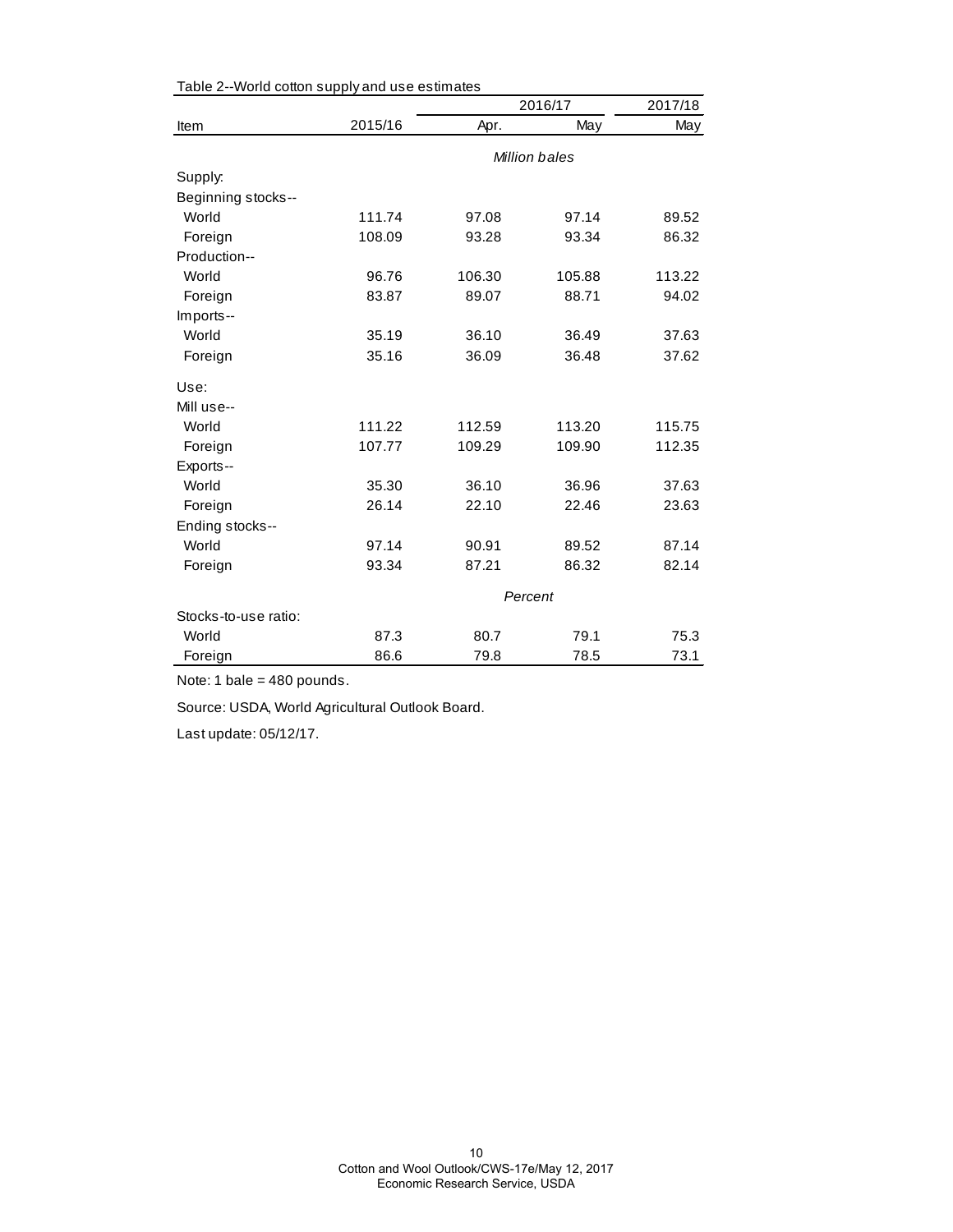| rabic o--o.o. libci suppij |           |                |         |           |
|----------------------------|-----------|----------------|---------|-----------|
|                            | Jan.      | Feb.           | Mar.    | Mar.      |
| Item                       | 2017      | 2017           | 2017    | 2016      |
|                            |           | 1,000 bales    |         |           |
| Cotton:                    |           |                |         |           |
| Stocks, beginning          | 12,512    | 12,954         | 11,889  | 10,422    |
| Ginnings                   | 2,087     | 827            | 0       | $\Omega$  |
| Imports since August 1     | 3.3       | 3.3            | 3.8     | 29.4      |
|                            |           | Million pounds |         |           |
| Manufactured fiber:        |           |                |         |           |
| Production                 | 520.9     | 513.8          | 538.9   | 538.0     |
| Noncellulosic              | 520.9     | 513.8          | 538.9   | 538.0     |
| Cellulosic                 | <b>NA</b> | NA             | ΝA      | <b>NA</b> |
| Total since January 1      | 520.9     | 1,034.7        | 1,573.6 | 1,572.4   |
|                            |           |                |         |           |
|                            | Dec.      | Jan.           | Feb.    | Feb.      |
|                            | 2016      | 2017           | 2017    | 2016      |
|                            |           | Million pounds |         |           |
| Raw fiber imports          | 188.7     | 197.3          | 166.8   | 181.5     |
| Noncellulosic              | 169.5     | 180.3          | 153.0   | 164.8     |
| Cellulosic                 | 19.2      | 17.0           | 13.8    | 16.7      |
| Total since January 1      | 2,292.7   | 197.3          | 364.0   | 374.3     |
|                            |           | 1,000 pounds   |         |           |
| Wool and mohair:           |           |                |         |           |
| Raw wool imports, clean    | 568.8     | 488.1          | 490.8   | 321.8     |
| 48s-and-finer              | 318.4     | 241.1          | 344.8   | 250.5     |
| Not-finer-than-46s         | 250.4     | 247.0          | 146.1   | 71.4      |
| Total since January 1      | 6,027.1   | 488.1          | 978.9   | 886.4     |
| Wool top imports           | 303.8     | 264.9          | 128.4   | 173.6     |
| Total since January 1      | 3,022.8   | 264.9          | 393.3   | 431.5     |
| Mohair imports, clean      | 0.0       | 0.0            | 0.0     | 0.0       |
| Total since January 1      | 13.3      | 0.0            | 0.0     | 0.0       |

Table 3--U.S. fiber supply

Note: 1 bale = 480 pounds. NA = Not available.

Sources: USDA, National Agricultural Statistics Service; U.S. Dept. of Commerce, U.S. Census Bureau; and *Fiber Organon* .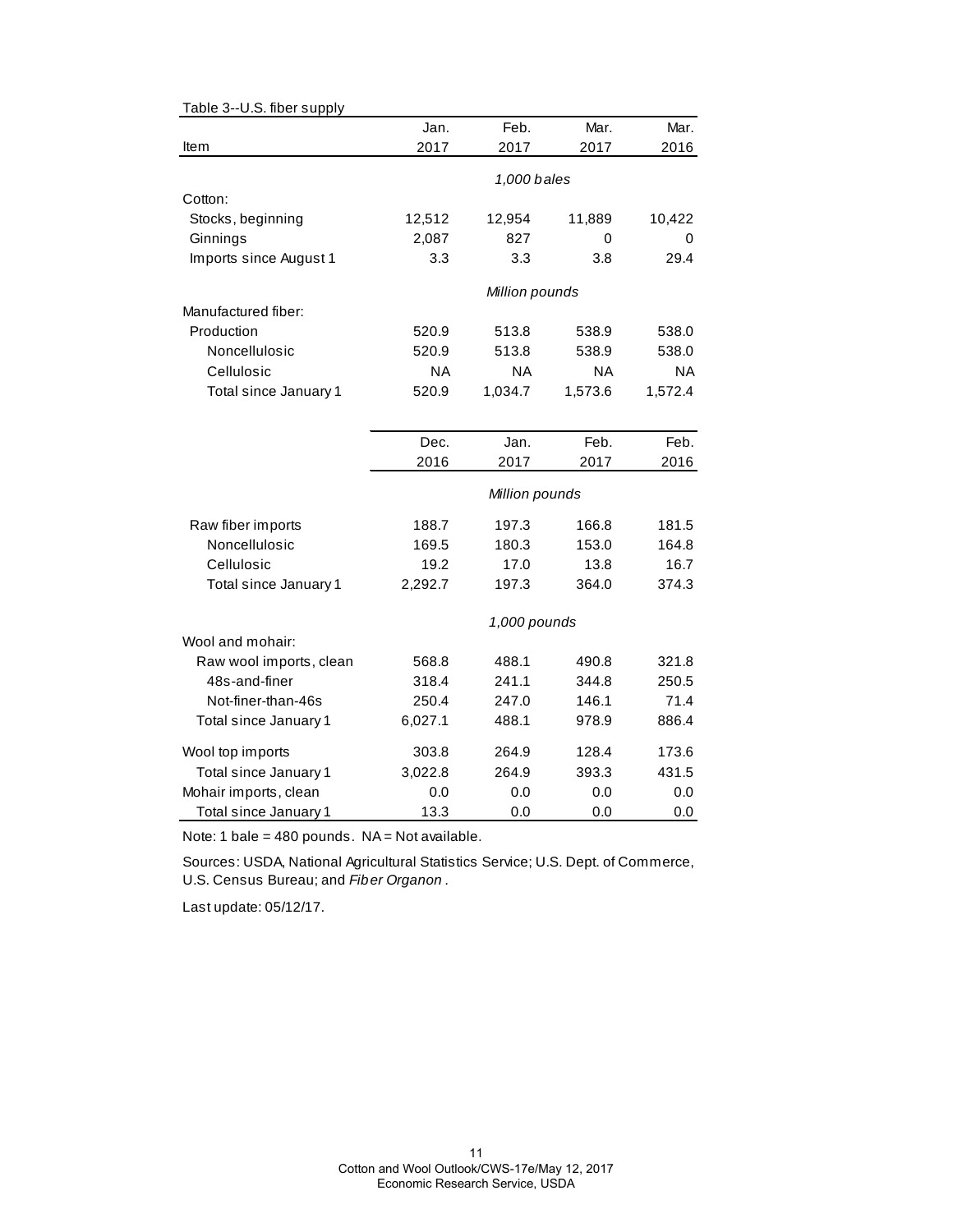| Table 4--U.S. fiber demand            |         |                |       |       |
|---------------------------------------|---------|----------------|-------|-------|
|                                       | Jan.    | Feb.           | Mar.  | Mar.  |
| Item                                  | 2017    | 2017           | 2017  | 2016  |
|                                       |         |                |       |       |
|                                       |         | 1,000 bales    |       |       |
| Cotton:                               |         |                |       |       |
| All consumed by mills <sup>1</sup>    | 278     | 277            | 289   | 293   |
| Total since August 1                  | 1,630   | 1,907          | 2,196 | 2,298 |
| Daily rate                            | 12.6    | 13.9           | 12.6  | 12.8  |
| Upland consumed by mills <sup>1</sup> | 275     | 275            | 286   | 291   |
| Total since August 1                  | 1,616   | 1,890          | 2,177 | 2,282 |
| Daily rate                            | 12.5    | 13.7           | 12.5  | 12.7  |
| Upland exports                        | 1,313   | 1,557          | 1,826 | 1,053 |
| Total since August 1                  | 5,253   | 6,810          | 8,636 | 4,905 |
| Sales for next season                 | 173     | 496            | 658   | 181   |
|                                       | 757     |                | 1,911 | 1,143 |
| Total since August 1                  |         | 1,253          |       |       |
| Extra-long staple exports             | 54.9    | 57.8           | 56.5  | 49.9  |
| Total since August 1                  | 312.2   | 370.0          | 426.5 | 335.5 |
| Sales for next season                 | 0.0     | 2.0            | 15.2  | 0.9   |
| Total since August 1                  | 0.0     | 2.0            | 17.1  | 0.9   |
|                                       | Dec.    | Jan.           | Feb.  | Feb.  |
|                                       | 2016    | 2017           | 2017  | 2016  |
|                                       |         |                |       |       |
| Manufactured fiber:                   |         | Million pounds |       |       |
|                                       | 43.2    | 51.7           | 49.4  | 45.0  |
| Raw fiber exports<br>Noncellulosic    | 43.0    | 51.3           | 49.1  | 44.6  |
|                                       |         |                |       |       |
| Cellulosic                            | 0.2     | 0.4            | 0.3   | 0.4   |
| Total since January 1                 | 559.5   | 51.7           | 101.2 | 89.4  |
|                                       |         | 1,000 pounds   |       |       |
| Wool and mohair:                      |         |                |       |       |
| Raw wool exports, clean               | 609.2   | 495.6          | 197.0 | 225.0 |
| Total since January 1                 | 7,825.6 | 495.6          | 692.6 | 528.5 |
| Wool top exports                      | 74.8    | 106.8          | 133.9 | 76.7  |
| Total since January 1                 | 984.9   | 106.8          | 240.7 | 191.5 |
| Mohair exports, clean                 | 34.6    | 30.8           | 0.0   | 40.7  |
| Total since January 1                 | 368.5   | 30.8           | 30.8  | 69.5  |

Note: 1 bale = 480 pounds.

<sup>1</sup>Estimated by USDA.

Sources: USDA, Farm Service Agency; USDA, Foreign Agricultural Service, *U.S. Export Sales* ; U.S. Dept. of Commerce, U.S. Census Bureau; and *Fiber Organon.*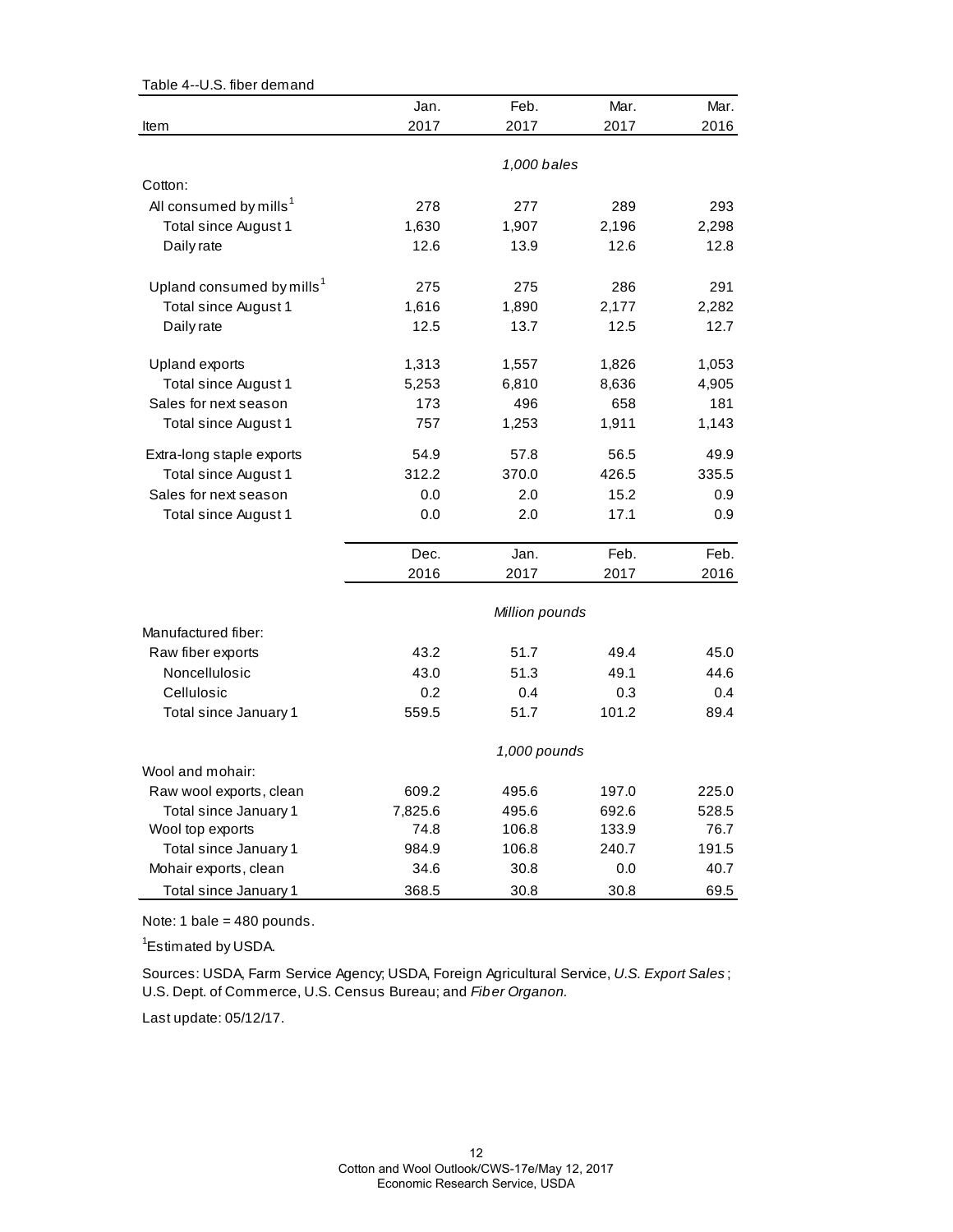| Table 3--0.3. and wond not prices |           |                   |           |        |
|-----------------------------------|-----------|-------------------|-----------|--------|
|                                   | Feb.      | Mar.              | Apr.      | Apr.   |
| Item                              | 2017      | 2017              | 2017      | 2016   |
|                                   |           |                   |           |        |
|                                   |           | Cents per pound   |           |        |
| Domestic cotton prices:           |           |                   |           |        |
| Adjusted world price              | 66.15     | 67.83             | 68.24     | 49.51  |
| Upland spot 41-34                 | 73.02     | 74.33             | 74.16     | 59.65  |
| Pima spot 02-46                   | 145.89    | 146.00            | 146.00    | 125.50 |
| Average price received by         |           |                   |           |        |
| upland producers                  | 68.60     | 68.80             | NA.       | 58.70  |
| Far Eastern cotton quotes:        |           |                   |           |        |
| A Index                           | 85.14     | 86.88             | 86.99     | 69.94  |
| Memphis/Eastern                   | 86.69     | 88.25             | 88.06     | 74.06  |
| Memphis/Orleans/Texas             | 85.19     | 86.85             | 86.88     | 71.31  |
| California/Arizona                | 87.94     | 90.15             | 90.31     | 74.81  |
|                                   |           | Dollars per pound |           |        |
| Wool prices (clean):              |           |                   |           |        |
| <b>U.S. 58s</b>                   | <b>NQ</b> | 3.15              | 3.24      | 3.05   |
| Australian 58s <sup>1</sup>       | 3.77      | 4.00              | 3.97      | 4.06   |
| U.S.60s                           | <b>NQ</b> | 3.53              | 3.30      | 3.27   |
| Australian 60s <sup>1</sup>       | <b>NQ</b> | <b>NQ</b>         | <b>NQ</b> | NQ.    |
| <b>U.S. 64s</b>                   | <b>NQ</b> | 4.33              | 4.24      | 3.99   |
| Australian 64s <sup>1</sup>       | 5.16      | 5.28              | 5.10      | 4.89   |

#### Table 5--U.S. and world fiber prices

NA = Not available. NQ = No quote.

<sup>1</sup>In bond, Charleston, SC.

Sources: USDA, *Cotton Price Statistics* ; Cotlook Ltd., *Cotton Outlook;* and trade reports.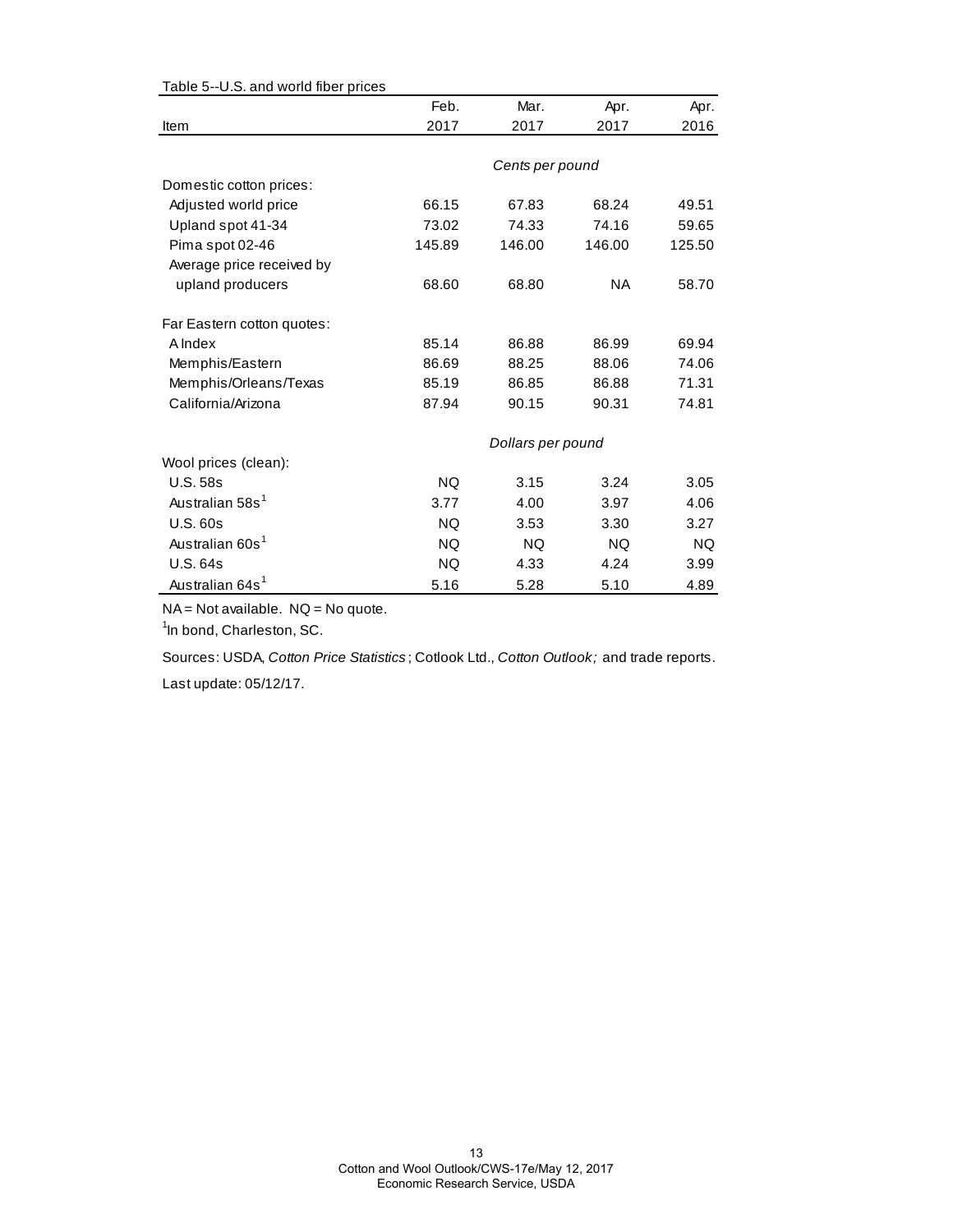| Table 6--0.5. textile imports, by fiber |           |              |           |           |  |
|-----------------------------------------|-----------|--------------|-----------|-----------|--|
|                                         | Jan.      | Feb.         | Mar.      | Mar.      |  |
| Item                                    | 2017      | 2017         | 2017      | 2016      |  |
|                                         |           | 1,000 pounds |           |           |  |
| Yarn, thread, and fabric:               | 283,396   | 245,791      | 251,847   | 252,912   |  |
| Cotton                                  | 60,349    | 51,614       | 52,059    | 48,454    |  |
| Linen                                   | 27,036    | 21,097       | 22,126    | 25,572    |  |
| Wool                                    | 4,204     | 3,586        | 4,261     | 3,713     |  |
| Silk                                    | 599       | 506          | 526       | 566       |  |
| Synthetic                               | 191,208   | 168,988      | 172,874   | 174,607   |  |
| Apparel:                                | 974,893   | 856,911      | 799,628   | 750,601   |  |
| Cotton                                  | 498,716   | 453,285      | 433,693   | 412,041   |  |
| Linen                                   | 9,329     | 9,433        | 8,446     | 8,730     |  |
| Wool                                    | 22,748    | 18,799       | 17,260    | 15,692    |  |
| Silk                                    | 10,188    | 9,662        | 9,137     | 7,499     |  |
| Synthetic                               | 433,913   | 365,732      | 331,092   | 306,640   |  |
| Home furnishings:                       | 278,522   | 236,276      | 234,304   | 197,019   |  |
| Cotton                                  | 149,822   | 134,489      | 147,610   | 125,871   |  |
| Linen                                   | 1,530     | 1,669        | 1,002     | 858       |  |
| Wool                                    | 387       | 440          | 380       | 374       |  |
| Silk                                    | 173       | 177          | 120       | 114       |  |
| Synthetic                               | 126,610   | 99,501       | 85,192    | 69,802    |  |
| Floor coverings:                        | 91,470    | 84,844       | 85,258    | 85,530    |  |
| Cotton                                  | 11,556    | 10,714       | 10,399    | 11,312    |  |
| Linen                                   | 28,036    | 28,356       | 25,717    | 26,840    |  |
| Wool                                    | 10,853    | 9,062        | 10,364    | 11,459    |  |
| Silk                                    | 2,744     | 2,385        | 2,649     | 3,292     |  |
| Synthetic                               | 38,281    | 34,326       | 36,129    | 32,628    |  |
| Total imports: <sup>1</sup>             | 1,642,779 | 1,436,665    | 1,380,929 | 1,295,295 |  |
| Cotton                                  | 724,499   | 653,740      | 646,845   | 600,392   |  |
| Linen                                   | 67,309    | 61,651       | 58,151    | 63,002    |  |
| Wool                                    | 38,334    | 32,013       | 32,395    | 31,417    |  |
| Silk                                    | 13,712    | 12,730       | 12,432    | 11,472    |  |
| Synthetic                               | 798,925   | 676,531      | 631,107   | 589,013   |  |

 $Table 6-11$ . S. textile importe, by fiber

Note: Raw-fiber-equivalent pounds. Data for 2016 are revised.

<sup>1</sup>Includes headgear.

U.S. Census Bureau. Sources: USDA, Economic Research Service; and U.S. Dept. of Commerce,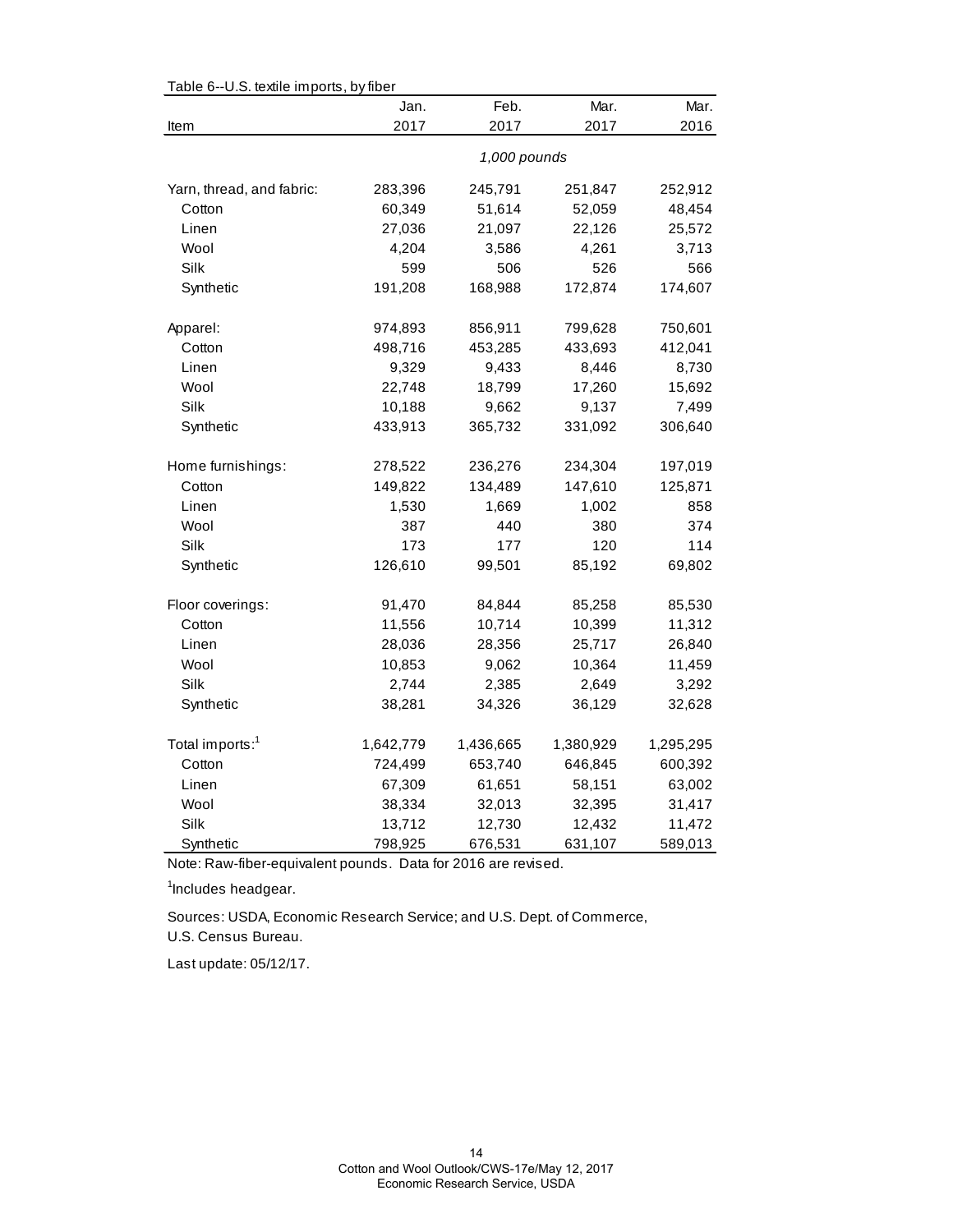| Table 7--0.5. textile exports, by liber | Jan.         | Feb.    | Mar.    | Mar.    |  |
|-----------------------------------------|--------------|---------|---------|---------|--|
| Item                                    | 2017         | 2017    | 2017    | 2016    |  |
|                                         | 1,000 pounds |         |         |         |  |
| Yarn, thread, and fabric:               | 219,024      | 236,983 | 258,603 | 244,934 |  |
| Cotton                                  | 113,050      | 129,594 | 136,981 | 130,974 |  |
| Linen                                   | 6,030        | 6,290   | 6,871   | 6,687   |  |
| Wool                                    | 2,464        | 2,618   | 2,806   | 2,692   |  |
| Silk                                    | 1,093        | 893     | 1,102   | 1,205   |  |
| Synthetic                               | 96,388       | 97,589  | 110,843 | 103,376 |  |
| Apparel:                                | 24,097       | 24,869  | 28,810  | 27,551  |  |
| Cotton                                  | 10,641       | 11,216  | 12,785  | 12,219  |  |
| Linen                                   | 360          | 332     | 377     | 398     |  |
| Wool                                    | 1,708        | 1,888   | 2,243   | 2,170   |  |
| Silk                                    | 1,234        | 1,183   | 1,336   | 1,398   |  |
| Synthetic                               | 10,154       | 10,251  | 12,069  | 11,366  |  |
| Home furnishings:                       | 3,351        | 4,210   | 4,415   | 3,514   |  |
| Cotton                                  | 1,680        | 1,796   | 2,153   | 1,677   |  |
| Linen                                   | 102          | 145     | 206     | 204     |  |
| Wool                                    | 82           | 100     | 71      | 64      |  |
| Silk                                    | 57           | 88      | 106     | 139     |  |
| Synthetic                               | 1,430        | 2,082   | 1,879   | 1,429   |  |
| Floor coverings:                        | 26,647       | 26,690  | 27,744  | 26,348  |  |
| Cotton                                  | 1,985        | 2,092   | 2,310   | 2,112   |  |
| Linen                                   | 966          | 1,058   | 1,123   | 1,115   |  |
| Wool                                    | 1,546        | 1,385   | 1,593   | 1,366   |  |
| Silk                                    | 43           | 54      | 42      | 47      |  |
| Synthetic                               | 22,107       | 22,101  | 22,676  | 21,708  |  |
| Total exports: <sup>1</sup>             | 273,327      | 292,972 | 319,944 | 302,537 |  |
| Cotton                                  | 127,435      | 144,776 | 154,341 | 147,042 |  |
| Linen                                   | 7,466        | 7,833   | 8,590   | 8,411   |  |
| Wool                                    | 5,807        | 5,999   | 6,725   | 6,299   |  |
| Silk                                    | 2,427        | 2,218   | 2,585   | 2,789   |  |
| Synthetic                               | 130,192      | 132,147 | 147,703 | 137,997 |  |

Table 7--U.S. textile exports, by fiber

Note: Raw-fiber-equivalent pounds. Data for 2016 are revised.

<sup>1</sup>Includes headgear.

U.S. Census Bureau. Sources: USDA, Economic Research Service; U.S. Dept. of Commerce,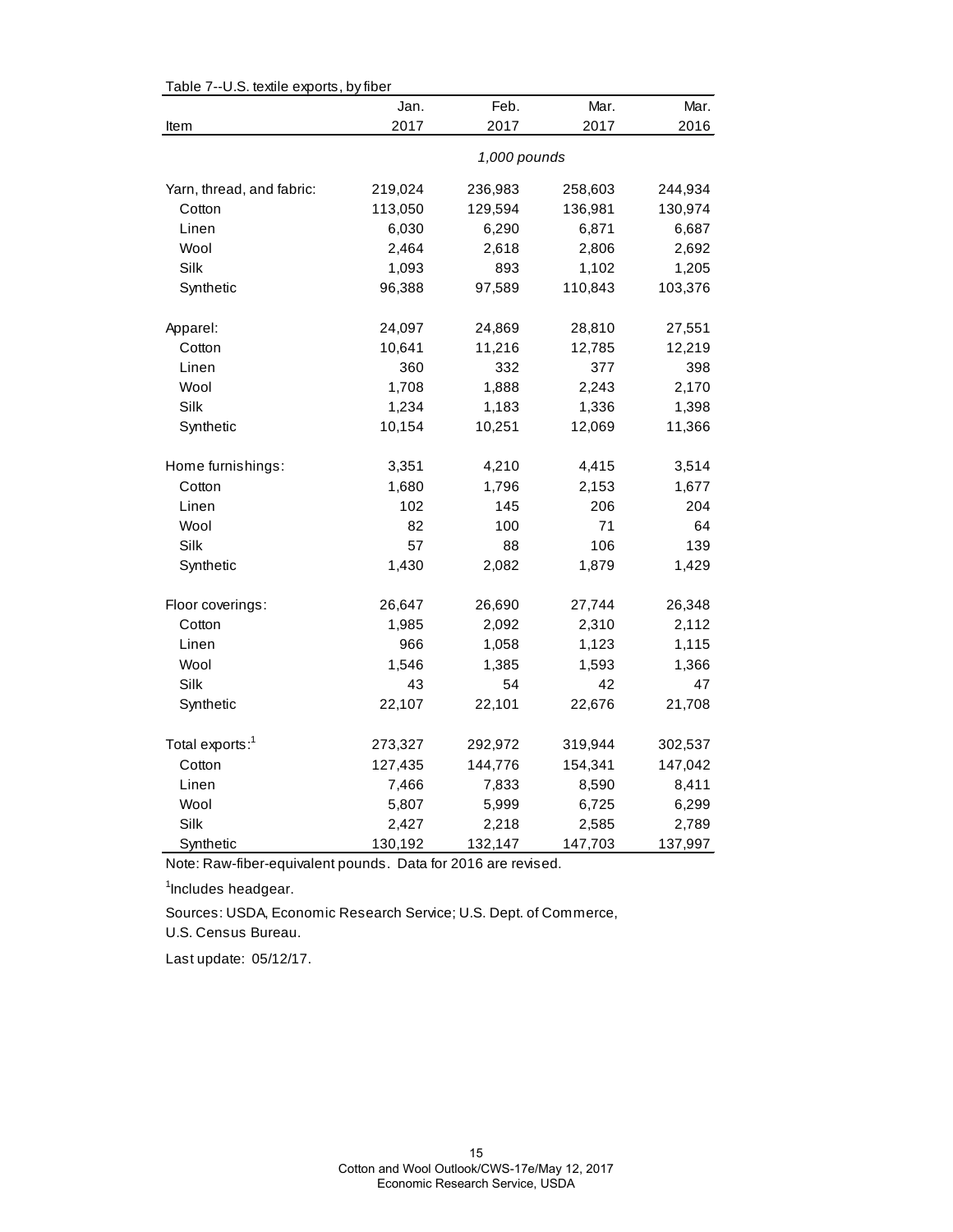| Table 8--U.S. cotton textile imports, by origin |              |         |         |         |  |
|-------------------------------------------------|--------------|---------|---------|---------|--|
|                                                 | Jan.         | Feb.    | Mar.    | Mar.    |  |
| Region/country                                  | 2017         | 2017    | 2017    | 2016    |  |
|                                                 | 1,000 pounds |         |         |         |  |
| North America                                   | 110,393      | 123,696 | 141,572 | 131,461 |  |
| Canada                                          | 2,495        | 2,604   | 2,924   | 3,105   |  |
| Dominican Republic                              | 6,920        | 7,148   | 10,607  | 8,653   |  |
| El Salvador                                     | 12,140       | 17,776  | 21,296  | 18,184  |  |
| Guatemala                                       | 6,828        | 6,465   | 7,803   | 7,543   |  |
| Haiti                                           | 10,220       | 10,482  | 12,646  | 12,057  |  |
| Honduras                                        | 20,031       | 24,997  | 27,681  | 27,117  |  |
| Mexico                                          | 34,610       | 37,245  | 38,618  | 37,832  |  |
| Nicaragua                                       | 17,104       | 16,896  | 19,925  | 16,896  |  |
| South America                                   | 4,190        | 3,842   | 4,636   | 4,175   |  |
| Colombia                                        | 1,528        | 1,771   | 2,274   | 1,720   |  |
| Peru                                            | 2,258        | 1,848   | 1,877   | 2,202   |  |
| Europe                                          | 13,702       | 12,667  | 15,354  | 13,951  |  |
| Germany                                         | 993          | 817     | 1,134   | 1,176   |  |
| Italy                                           | 1,514        | 1,434   | 1,816   | 1,645   |  |
| Portugal                                        | 1,455        | 1,297   | 1,900   | 1,315   |  |
| Turkey                                          | 7,103        | 6,436   | 6,968   | 6,752   |  |
| Asia                                            | 582,593      | 502,137 | 471,908 | 437,645 |  |
| <b>Bahrain</b>                                  | 1,600        | 1,057   | 1,987   | 2,544   |  |
| Bangladesh                                      | 53,666       | 53,808  | 52,990  | 54,063  |  |
| Cambodia                                        | 14,377       | 12,904  | 12,226  | 13,624  |  |
| China                                           | 253,523      | 196,230 | 144,728 | 124,223 |  |
| Hong Kong                                       | 1,374        | 725     | 477     | 541     |  |
| India                                           | 78,741       | 80,249  | 92,044  | 81,665  |  |
| Indonesia                                       | 23,638       | 22,430  | 23,219  | 22,509  |  |
| Israel                                          | 711          | 502     | 565     | 773     |  |
| Japan                                           | 1,096        | 1,060   | 1,272   | 1,472   |  |
| Jordan                                          | 4,605        | 3,955   | 5,821   | 4,510   |  |
| Malaysia                                        | 2,534        | 2,296   | 1,845   | 2,123   |  |
| Pakistan                                        | 59,601       | 52,882  | 60,228  | 61,061  |  |
| Philippines                                     | 3,310        | 2,771   | 3,201   | 3,893   |  |
| South Korea                                     | 4,714        | 4,456   | 5,058   | 5,275   |  |
| Sri Lanka                                       | 8,177        | 7,223   | 7,887   | 8,173   |  |
| Taiwan                                          | 2,142        | 1,449   | 1,759   | 1,633   |  |
| Thailand                                        | 4,165        | 4,187   | 4,420   | 4,584   |  |
| Vietnam                                         | 63,068       | 52,973  | 50,397  | 43,989  |  |
| Oceania                                         | 57           | 35      | 45      | 36      |  |
| Africa                                          | 13,565       | 11,363  | 13,329  | 13,124  |  |
| Egypt                                           | 6,920        | 5,700   | 6,561   | 6,500   |  |
| Kenya                                           | 2,085        | 1,746   | 1,891   | 2,509   |  |
| Lesotho                                         | 1,645        | 1,386   | 1,907   | 1,461   |  |
| Mauritius                                       | 699          | 484     | 630     | 972     |  |
| World <sup>1</sup>                              | 724,499      | 653,740 | 646,845 | 600,392 |  |

 $Table 8-11C$  cotton textile imports, by original

Note: Raw-fiber-equivalent pounds. Data for 2016 are revised.

<sup>1</sup>Regional totals may not sum to world totals due to rounding.

Sources: USDA, Economic Research Service; and U.S. Dept. of Commerce,

U.S. Census Bureau.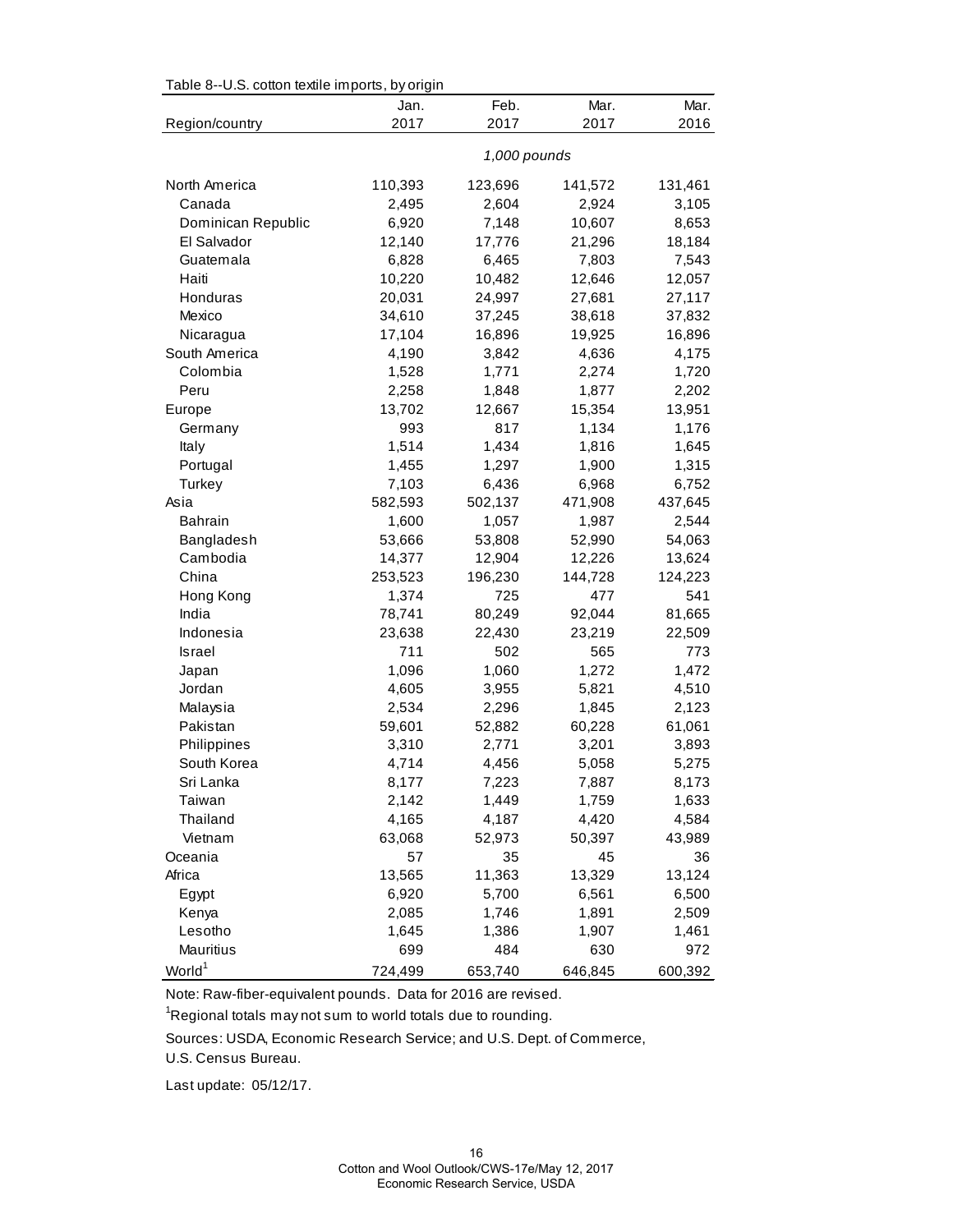| rable 9--0.3. Conon textile exports, by destination |         |              |         |         |
|-----------------------------------------------------|---------|--------------|---------|---------|
|                                                     | Jan.    | Feb.         | Mar.    | Mar.    |
| Region/country                                      | 2017    | 2017         | 2017    | 2016    |
|                                                     |         | 1,000 pounds |         |         |
| North America                                       | 105,637 | 121,866      | 132,611 | 125,629 |
| <b>Bahamas</b>                                      | 180     | 237          | 311     | 133     |
| Canada                                              | 8,114   | 8,620        | 9,943   | 8,790   |
| Costa Rica                                          | 389     | 146          | 234     | 360     |
| Dominican Republic                                  | 15,309  | 19,661       | 21,185  | 20,455  |
| El Salvador                                         | 3,393   | 3,713        | 3,670   | 4,042   |
| Guatemala                                           | 2,270   | 2,256        | 2,192   | 3,114   |
| Haiti                                               | 870     | 852          | 771     | 839     |
| Honduras                                            | 52,367  | 61,868       | 68,165  | 61,349  |
| Mexico                                              | 19,954  | 20,839       | 22,131  | 22,652  |
| Nicaragua                                           | 2,301   | 2,888        | 3,263   | 3,058   |
| Panama                                              | 182     | 192          | 250     | 372     |
| South America                                       | 4,806   | 5,538        | 5,029   | 5,491   |
| <b>Brazil</b>                                       | 224     | 319          | 515     | 300     |
| Chile                                               | 122     | 134          | 302     | 176     |
| Colombia                                            | 2,712   | 3,677        | 2,721   | 3,626   |
| Peru                                                | 1,434   | 1,098        | 1,150   | 1,042   |
| Europe                                              | 2,213   | 2,066        | 2,725   | 3,707   |
| Belgium                                             | 200     | 179          | 406     | 342     |
| France                                              | 154     | 103          | 112     | 118     |
| Germany                                             | 221     | 279          | 430     | 383     |
| Italy                                               | 180     | 137          | 119     | 236     |
| Netherlands                                         | 238     | 239          | 212     | 203     |
| Spain                                               | 60      | 128          | 104     | 83      |
| Switzerland                                         | 93      | 75           | 51      | 34      |
| United Kingdom                                      | 697     | 598          | 670     | 906     |
| Asia                                                | 10,510  | 11,756       | 10,578  | 9,487   |
| China                                               | 6,858   | 7,313        | 6,202   | 5,561   |
| Hong Kong                                           | 258     | 305          | 337     | 398     |
| India                                               | 166     | 203          | 187     | 328     |
| Israel                                              | 178     | 125          | 210     | 233     |
| Japan                                               | 716     | 653          | 913     | 1,075   |
| Saudi Arabia                                        | 103     | 60           | 45      | 97      |
| Singapore                                           | 120     | 158          | 118     | 128     |
| South Korea                                         | 449     | 873          | 778     | 440     |
| Taiwan                                              | 128     | 166          | 214     | 136     |
| United Arab Emirates                                | 338     | 328          | 429     | 286     |
| Vietnam                                             | 464     | 132          | 273     | 244     |
| Oceania                                             | 510     | 570          | 560     | 496     |
| Australia                                           | 413     | 459          | 427     | 401     |
| Africa                                              | 3,758   | 2,980        | 2,837   | 2,232   |
| Morocco                                             | 3,520   | 2,670        | 2,672   | 1,958   |
| World <sup>1</sup>                                  | 127,435 | 144,776      | 154,341 | 147,042 |

Table 9--U.S. cotton textile exports, by destination

Note: Raw-fiber-equivalent pounds. Data for 2016 are revised.

 $\mathrm{{}^1}$ Regional totals may not sum to world totals due to rounding.

Sources: USDA, Economic Research Service; and U.S. Dept. of Commerce,

U.S. Census Bureau.